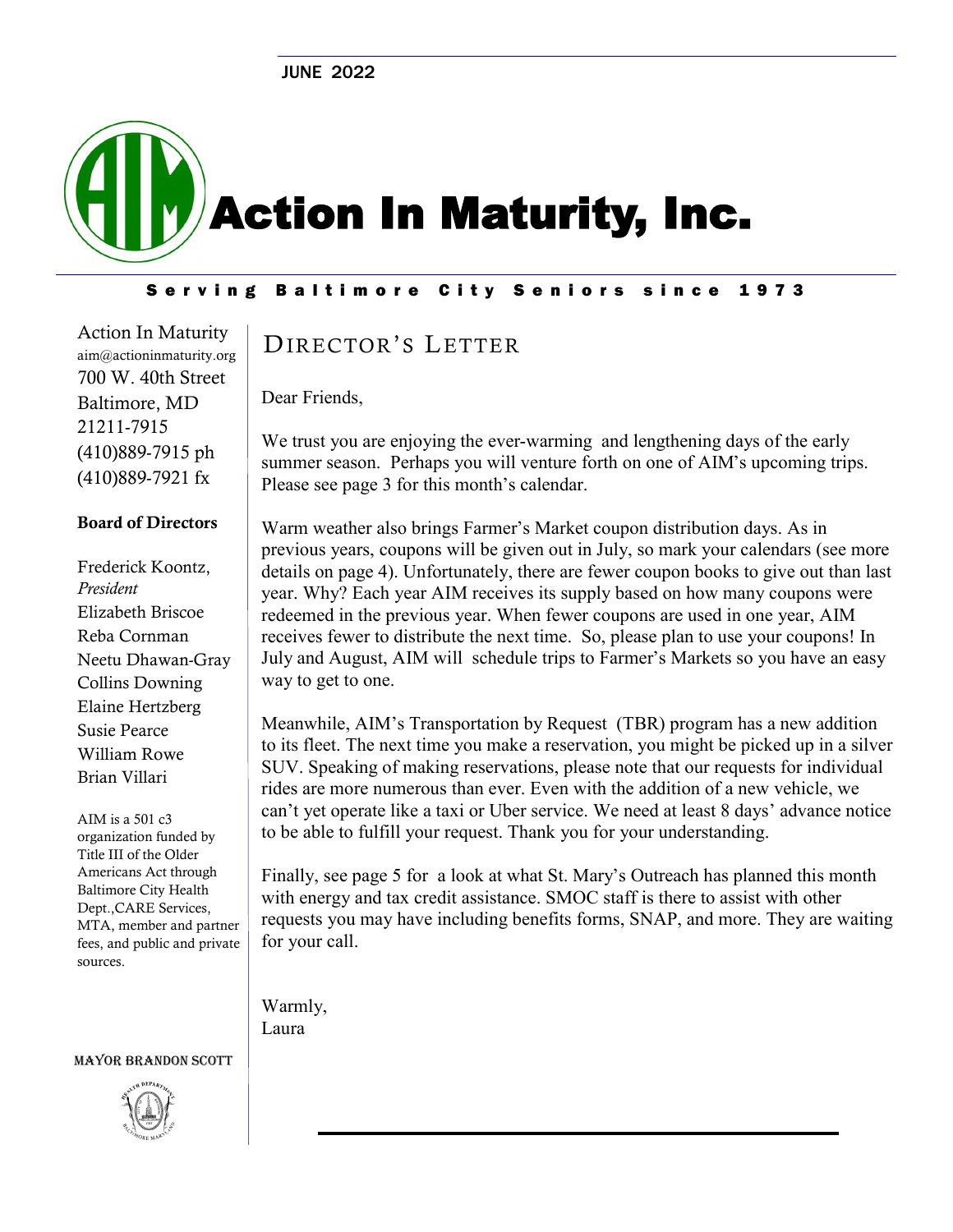$\bullet$   $\bullet$ 

#### TRANSPORTATION BY REQUEST: SCHEDULING YOUR RIDE

To get access to the TBR program, first you must be an AIM member. The cost to join is \$15 per year. Enroll by phone or call for an application.

- Call AIM's office at 410-889-7915 at least eight (8) business days prior to your appointment to schedule your ride. We will make every effort to accommodate your schedule. AIM drives from 8:30am to 3:00pm.
- After you arrive at your appointment, the driver will depart. However, when you are ready to be picked up (or, if possible, about 15 minutes before your appointment is over), call AIM and we will send a driver back to you.
- When you reserve your ride, the coordinator will tell you the fee, calculated at a per-mile radius rate (under two miles = \$5). Please pay the driver when you enter the car or call AIM to pay by phone if ride is over \$15. We accept cash, check, or money order. Fees are calculated as round trip only.
- Note that AIM drives only to non-work destinations.

# **\$3 WEDNESDAY GROCERY SHUTTLES**

Several grocery stores along the Loch Raven corridor are available for shopping: Weis, Giant, ALDI, Dollar Store, Shoppers, Walmart, Target, and many shops in Towson Marketplace. ALL return trips are 12:30pm. Please limit purchases to 2 grocery bags.

| <b>LOCATION</b>   | PICK UP  |  |
|-------------------|----------|--|
| Stadium Place     | 10:00 AM |  |
| Woodbourne Woods  | 10:00 AM |  |
| Belvedere Green   | 10.00 AM |  |
| Kirkwood House    | 10:00 AM |  |
| Walker Co-op/Mews | 10:10 AM |  |
|                   |          |  |

If you live in a residence not listed above, please call AIM at

410 889 7915 one (1) day in advance and it might be possible to add you to the pick up schedule. Please note, not all private residences are eligible for this service.

*Should I tip my driver? Tips are neither required nor requested. However, if you wish to acknowledge excellent service by your driver, you are more than welcome to offer a tip.*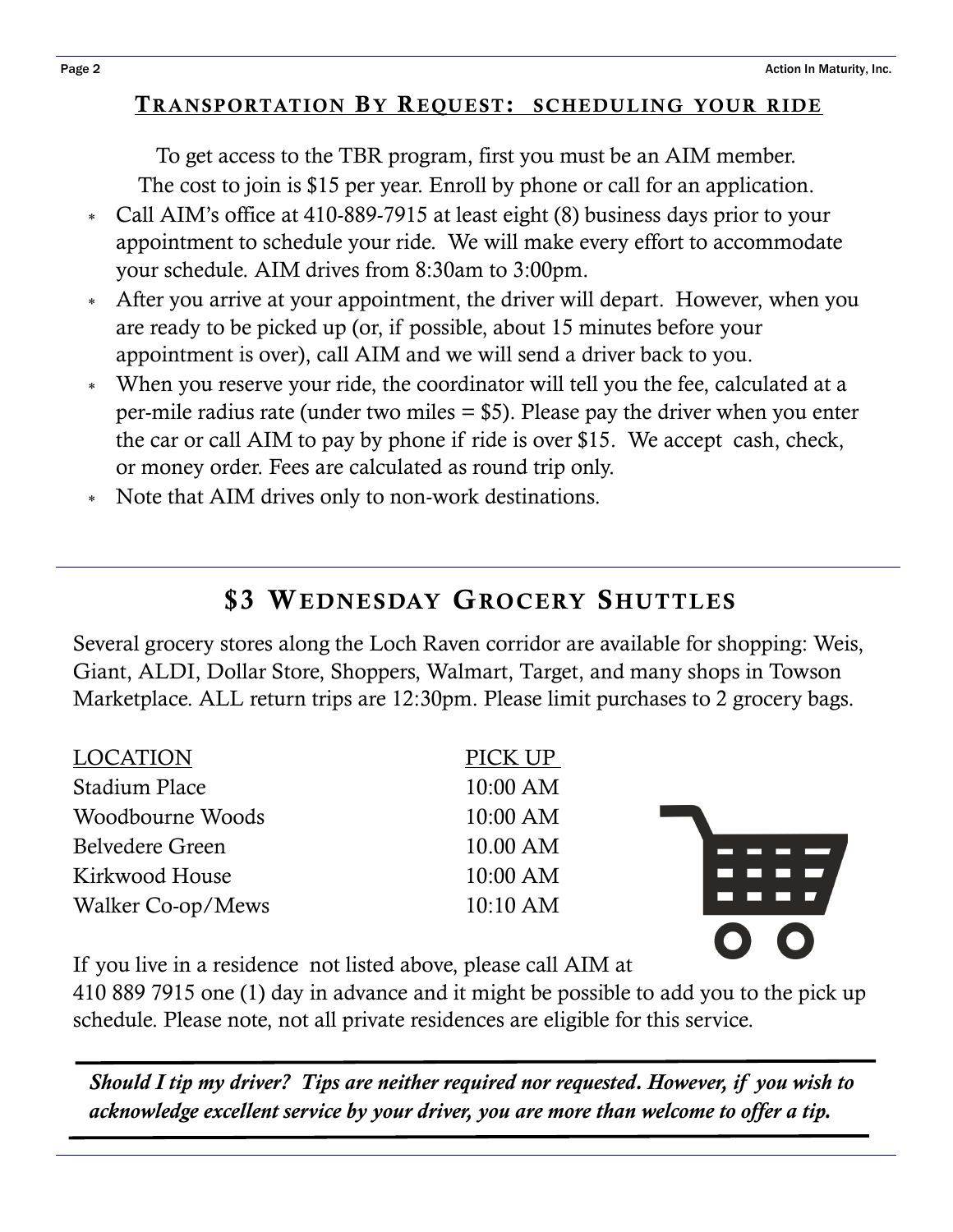# BUS TRIPS: HOW TO MAKE YOUR RESERVATION

- $\Diamond$  When you get your newsletter, pick your trip(s) immediately.
- Call AIM at 410 889 7915 to make your reservation.
- Call in your reservation first to ensure a seat. You can send payment promptly after reservation is made.

NOTE: Payments to confirm reservations are expected promptly. If we do not receive payment, we cannot hold your seat. Cancellations less than twenty-four (24) hours prior to the trip without a substitution rider will NOT be refunded. Prices are for round trip transportation ONLY. Museum/venue admission fees and meals are not included in Trip Cost.

| <b>DATE</b>    | . LOCATION and FIRST PICK UP                                                    | <b>BUS FEE</b> |
|----------------|---------------------------------------------------------------------------------|----------------|
| Monday, JUN 6  | : MD Live/Arundel Mills (MOYO)<br>$\frac{1}{2}$ Pick up 9:00am                  | \$14           |
| Friday, JUN 10 | : Annapolis Mall<br>(MOYO)<br>Pick up 9:30am                                    | \$12           |
| Monday, JUN 13 | : Aldi/Ridgely—Timonium shops<br>Pick up 10:00am<br>(MOYO)                      | \$10           |
| Friday, JUN 17 | : Seaside Restaurant/Dollar Store -<br>Glen Burnie<br>(MOYO)<br>Pick up 10:30am | \$12           |
| Monday, JUN 20 | :Maryland Zoo (\$23 entrance fee)<br>Pick up 10:00am<br>(MOYO)                  | \$9            |
| Friday, JUN 24 | :Dutch Market-Cockeysville<br>(MOYO)<br>Pick up 10:00am                         | \$9            |
|                | $MOYO = Meal On Your Own$                                                       |                |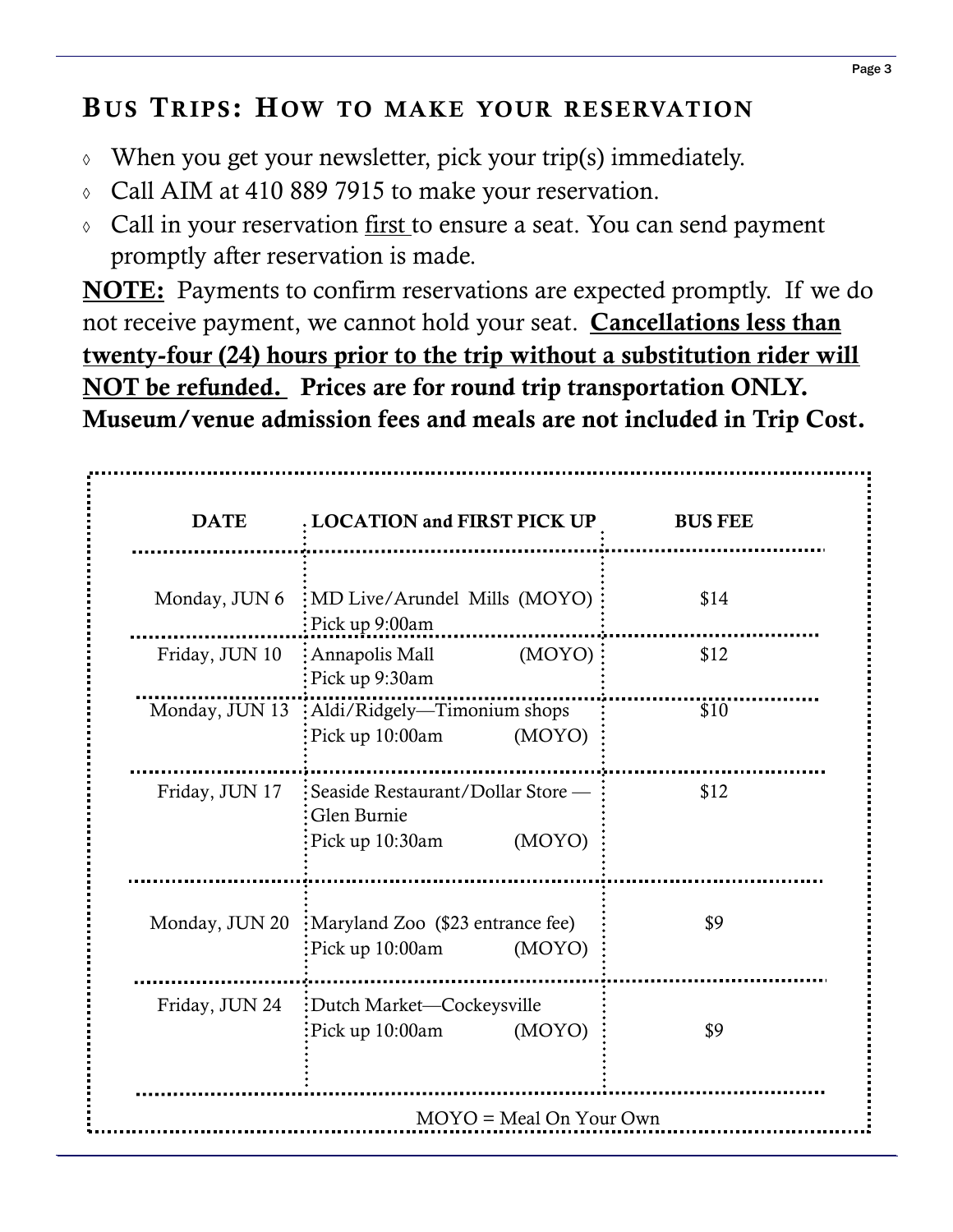# FARMER'S MARKET COUPONS: JULY 7 AND JULY 8

AIM is distributing coupon books next month. Please note! Coupons are given out on a first come, first served basis. Entry tickets will be handed out no earlier than 9:30a.m. both days. Your ticket will reflect your arrival time. Please have ID with you to prove residence in Baltimore City. Please call AIM at

410 889 7915 if you have any questions.

Dates and Times THURSDAY, JULY 7: 10:00am-11:30a.m. FRIDAY, JULY 8: 10:00am-11:30a.m.

Place

Action in Maturity, 700 W. 40th Street

# JOIN THE FUN ON TUESDAYS AT 10AM

# Y<sub>OG</sub>A LINE-DANCE QUILTING (FIRST AND THIRD TUESDAYS ONLY)



Classes start at 10:00am. No need to sign up in advance. If you have questions just call AIM at 410 889 7915. Classes are held at St. Thomas Aquinas Church at 37th and Roland Avenue. Fee: \$3 per session (quilting is free).

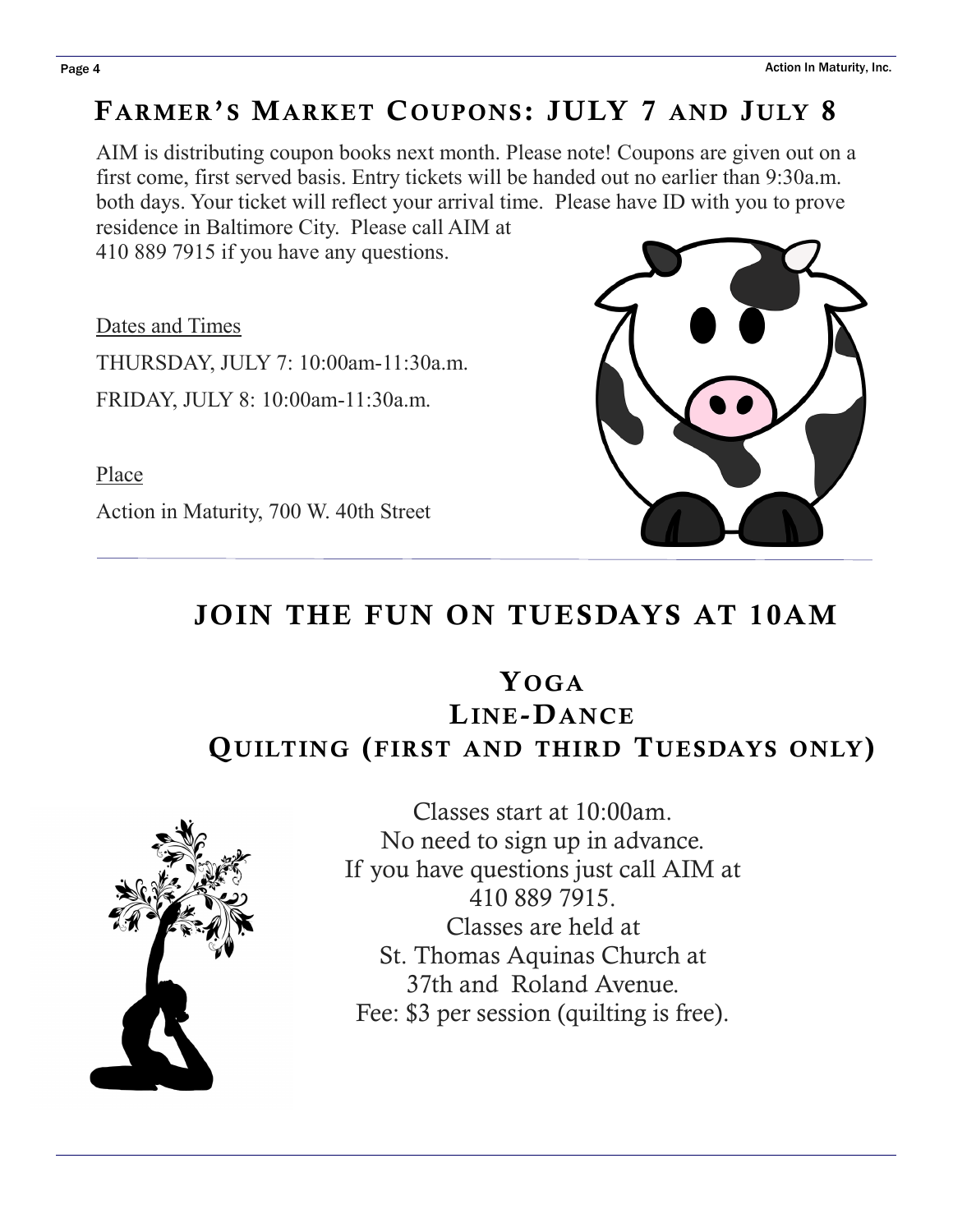# LEGAL SERVICES

# Free Estate Planning/Legal Counseling

 Monday, June 6 2022 Monday, June 13, 2022

### IN-PERSON, BY APPOINTMENT ONLY

Call AIM office to schedule, 410-889-7915

An attorney is available to prepare wills, advance medical directives, and power of attorney documents, all free of charge. You must be a Baltimore City resident age 60 and over to qualify.

# ST MARY'S OUTREACH CENTER UPDATE

Please welcome SMOC's new service coordinator: Wilistine Dargan brings over 30 years of experience working in community outreach assisting seniors. Her previous positions include program coordinator at Forest Park Senior Center and administrative aide at the University of Maryland School of Pharmacy Elder Health program. She is an ordained deacon at Empowerment Temple AME church and is volunteer director of congregational care and member services there. Her compassion and energy are off the charts!

#### Monthly Energy (MEAP) Assistance — June 14

3939 Roland Avenue (community room) 10am-2pm *Please bring proof of income dated within the last 12 months, ID, and social security card. Income limits: Household size of 1 = \$1861, Household size of 2 = \$2515*

#### Tax Credit Applications — June 28

3939 Roland Avenue (community room) 10am-2pm *Please bring ID, social security card, rent or mortgage statement and proof of all household income*